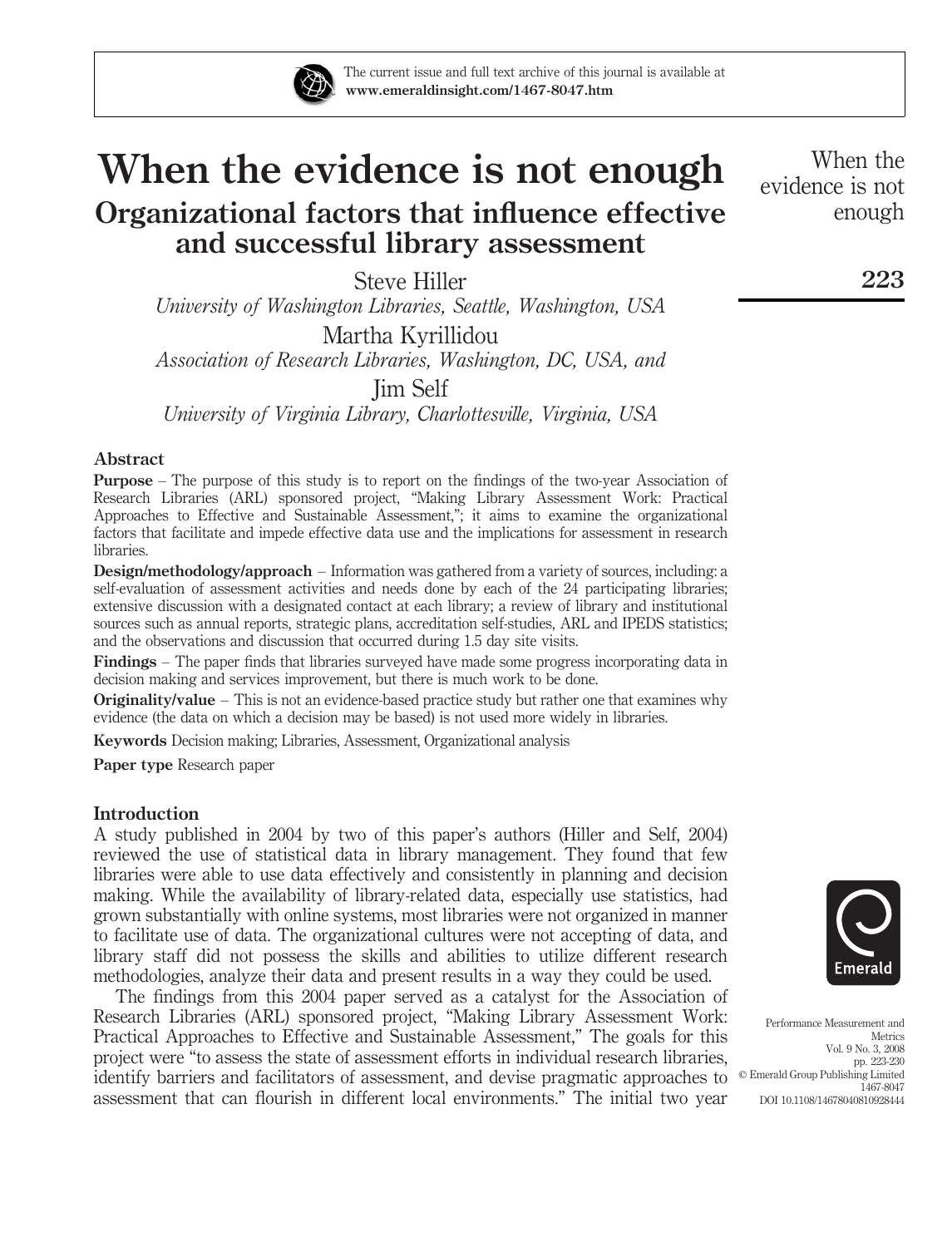project (2005-2006), was led by Steve Hiller (University of Washington Libraries), Jim Self (University of Virginia Library) and Martha Kyrillidou (ARL), and involved site visits to 24 academic research libraries in the USA and Canada. Each library received a report that evaluated their assessment efforts and recommended ways to move assessment forward at that library. These 24 libraries represented 21 percent of the 113 academic libraries within ARL and they were representative in size and budget of the ARL membership. A preliminary report on the first six months of the project was delivered at the 6th Northumbria International Conference on Performance Measurement in Libraries (Hiller et al., 2006a) and an update presented at the 2006 Library Assessment Conference in Charlottesville, Virginia (Hiller et al., 2006b). The success of the project led the ARL to continue this effort as an ongoing service called "Effective, Sustainable and Practical Library Assessment."

This study is based on the findings of the two-year effort; it examines the organizational factors that facilitate and impede effective data use and the implications for assessment in research libraries. While local conditions and organizational cultures play important roles in the approach each library has taken to assessment, several other factors have emerged as keys to developing effective, sustainable and practical assessment. As libraries are increasingly asked to demonstrate the value they add to the academic enterprise and the difference they make to the work of faculty, students, clinicians and other researchers, just having good evidence is not enough if the library cannot effectively use that evidence to improve library services and address customer needs. This is not an evidence-based practice study, but rather one that examines why evidence (the data on which a decision may be based) is not used more widely in libraries.

### Project methodology and initial findings

The "Making Library Assessment Work" project generated much useful information that can be drawn upon to review organizational factors and effective assessment. Project information came from a variety of sources, including: a self-evaluation of assessment activities and needs done by each of the 24 participating libraries; extensive discussion with a designated contact at each library; a review of library and institutional sources such as annual reports, strategic plans, accreditation self-studies, ARL and IPEDS statistics; and the observations and discussion that occurred during a 1.5 day site visit.

Libraries that participated in the project were asked to provide the following information related to assessment in a survey done prior to the visit:

- . summary of recent assessment activity;
- . inventory of statistics;
- . important motivators for assessment;
- . organizational structure for assessment;
- . what has worked well;
- . problems or sticking points;
- . specific assessment areas to address; and
- . expectations for this effort.

PMM 9,3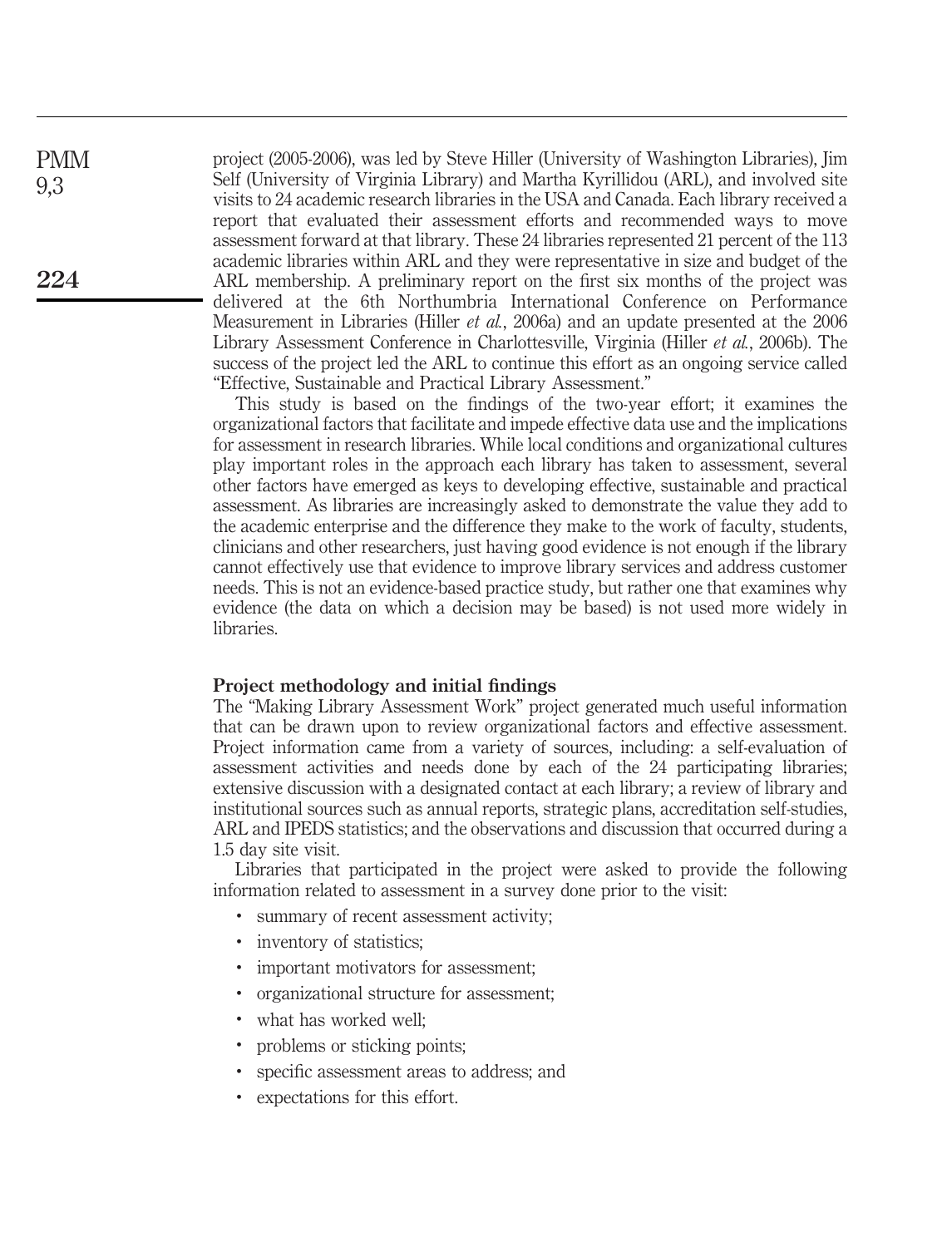Follow-up discussions with the contact and a review of other sources provided additional context for the survey responses. Interestingly, these often revealed a number of assessment efforts that were not reported by the designated contact. The assessment methods and tools most commonly used prior to the visit were:

- LibQUAL $+^{\pi}$  (all 24 libraries):
- . data mining, including e-metrics and use statistics (24 libraries);
- . usability testing (20 libraries);
- . locally developed customer surveys (16 libraries);
- . process analysis/improvement studies (12 libraries); and
- . space/facility related studies (ten libraries).

Problems, issues, and specific areas identified to address were mainly focused on data, especially quantitative data, and establishing a culture of assessment:

- . using data effectively (23 libraries);
- . data collection methods (18 libraries);
- . data analysis (18 libraries);
- . staff competencies in research methodology and data use (17 libraries); and
- . building a culture of assessment (16 libraries).

Based on our findings at the 24 libraries, we identified the following factors as important for effective library assessment:

- . library leadership;
- . organizational culture;
- . identifying responsibility for assessment;
- . library priorities;
- . sufficiency of resources;
- . data infrastructure;
- . assessment skills and expertise;
- . sustainability;
- . analyzing and presenting results; and
- . using results to improve libraries.

We found that the two most critical determinants for successful assessment were library leadership that promoted, supported and used assessment, and an organizational culture that was customer-centered and motivated to improve library services. If those two were lacking, it was unlikely that a library could perform useful and sustained assessment. If leadership and a customer-centered culture were in place, the effectiveness of the assessment program was dependent on the other factors listed above.

We now take a closer look at how these libraries acquired and used data in decision making and the organizational factors that related to effective, sustainable and practical library assessment.

When the evidence is not enough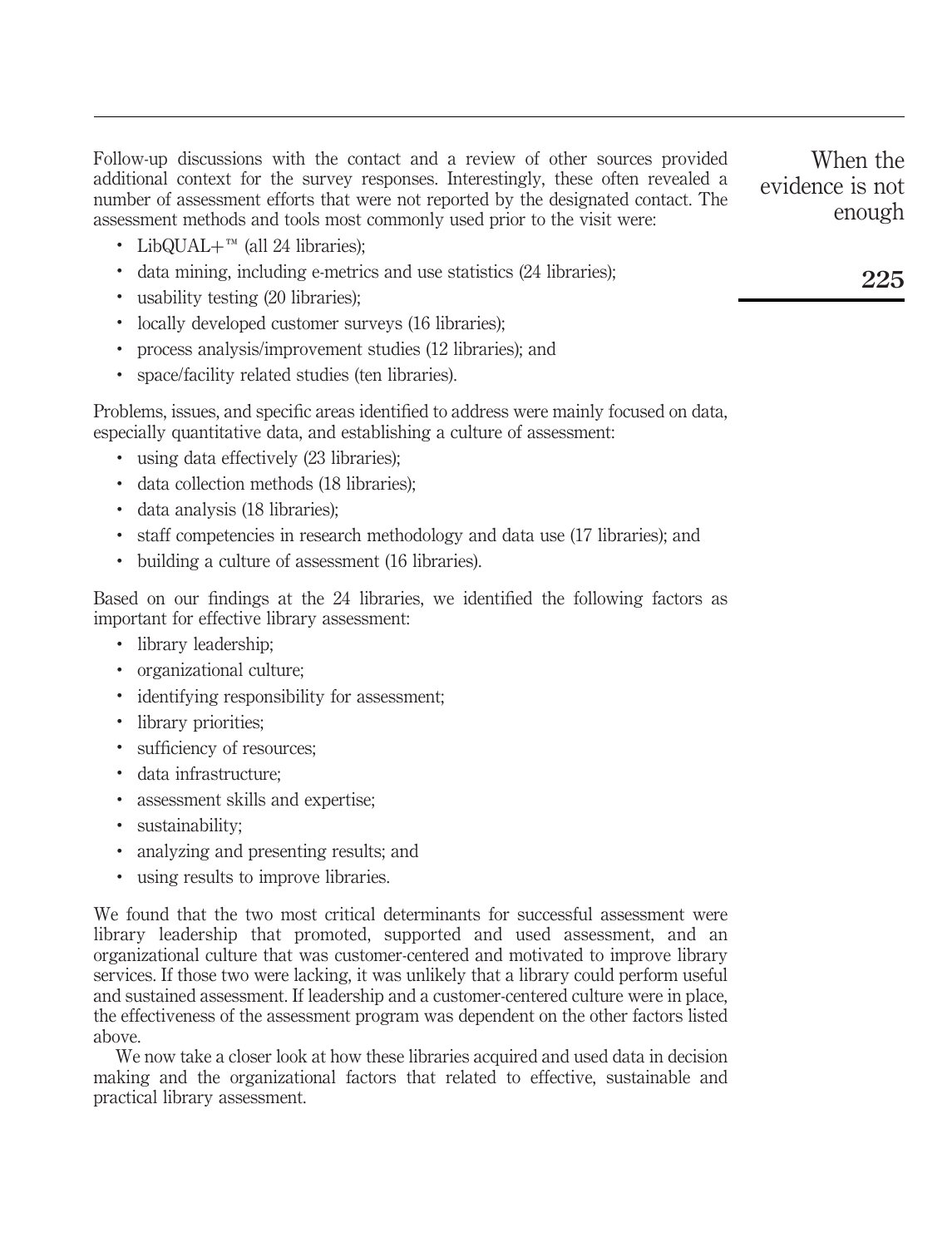# Acquiring the evidence

Evidence-based medicine and evidence-based management require a mind-set with two critical components: first, willingness to put aside belief and conventional wisdom; second, an unrelenting commitment to gather the facts and information necessary to make more informed and intelligent decisions, and to keep pace with new evidence and use the news facts to update practices (Pfeffer and Sutton, 2006, p. 14).

The primary motivators for engaging in assessment were the external ones of accountability and accreditation, and the internal ones of measuring achievement and improving library resources and services. Assessment has also grown in importance as libraries have become more customer-focused and outcomes-oriented. The advent of "new measures" initiatives, especially by the ARL, helped refocus libraries on customer outcomes and to collect and use data that could assist libraries in improving services and adding value to the work of their communities.

North American academic research libraries have made great strides recently in acquiring data in three key areas that inform those motivators: customer satisfaction, use of electronic resources and web usability. The implementation of  $LibQUAL+^{\mathsf{TM}}$  as a customer satisfaction survey tool has grown from 12 academic research libraries in 2000 to more than one thousand libraries of all types and across the world (See references by Cook and Heath (2001) and Kyrillidou (2006) for additional information on LibQUAL $+^{\infty}$ ). In the last five years (2003-2007), 99 of the 113 academic institutions that comprise the ARL have run LibQUAL $+$ <sup>™</sup> and it has become the *de facto* customer survey for academic institutions in North America. Indeed, all 24 ARL libraries that participated in the assessment project have done  $LibQUAL+^{rw}$  during this period. The ability of LibQUAL $+^{\infty}$  to provide baseline customer satisfaction plus comparisons internally (gaps between perceived level of service and the minimum and desired levels) and external comparisons with peer libraries have enhanced the utility of this method and provided a wealth of customer data. Cyclical surveying can also produce longitudinal comparisons and often provides indicators of improvement and change over time. The copious number of comments provided by survey respondents can constitute a rich source of qualitative information.

Complementing these customer satisfaction surveys are more sophisticated and accurate ways of counting use of electronic resources. While libraries have long been interested in tracking use of print and electronic resources these efforts were generally not done in a consistent or accurate manner. The development of standardized electronic usage definitions by Project Counter was a substantial step in the providing accurate and comparable use data by publishers and vendors to libraries. Libraries could now either get the data directly from producers or use a third party vendor to aggregate and organize this information. By combining accurate use data with cost information, libraries could now develop powerful cost-per-use data in managing collections and information resources. Once again, all of the 24 libraries that participated in the project were collecting some usage data systematically, especially as it related to online journal packages and bibliographic databases.

Many academic libraries have employed a qualitative method  $-$  usability  $-$  to improve access to and organization of their virtual space so customers can more easily navigate and find information they need. These methods were borrowed directly from more than a decade of research in human-computer interaction and were instrumental in furthering user-centered design. Usability studies had been conducted in most

PMM 9,3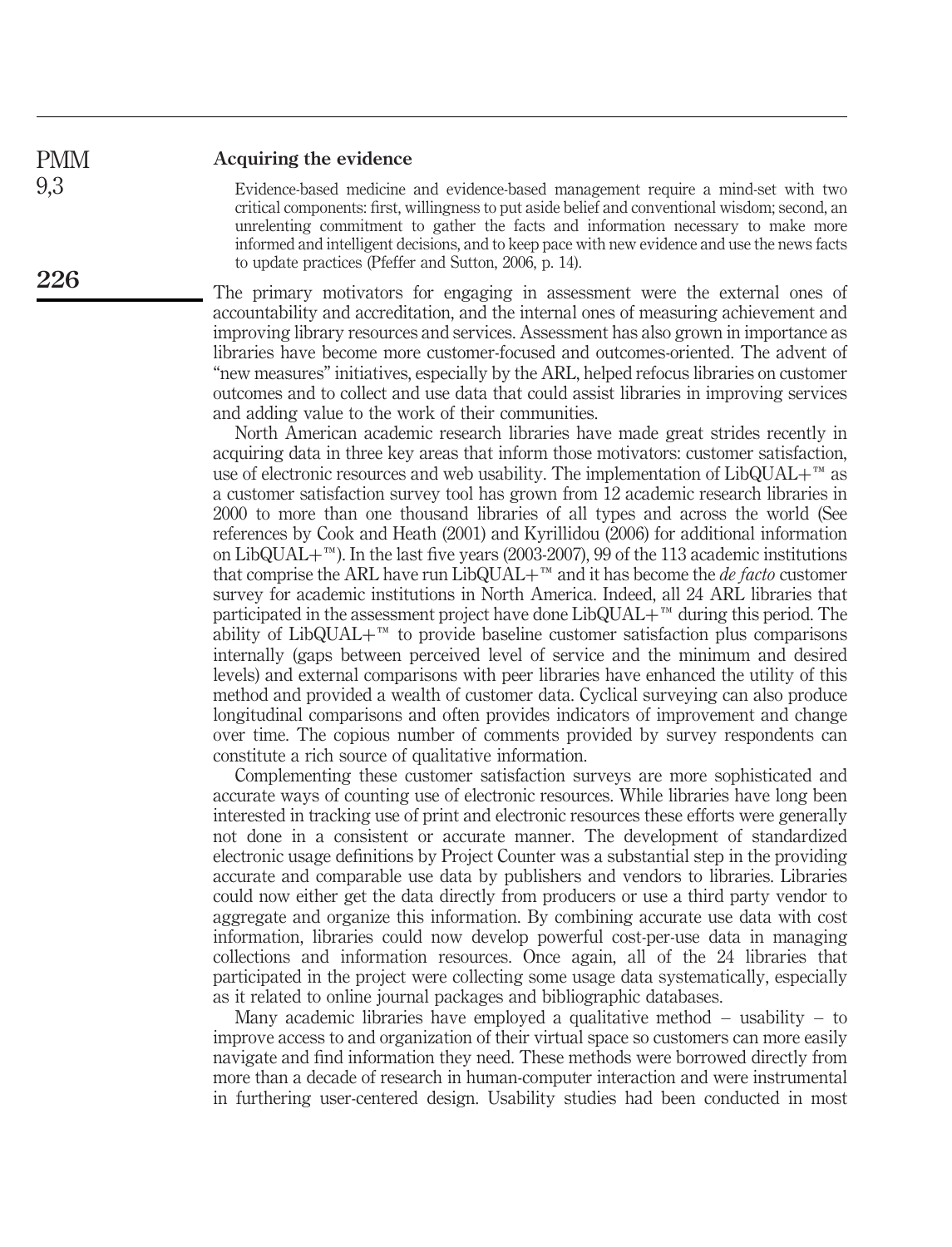libraries with the majority focused on the libraries' web site and digital library initiatives. The findings have led directly to changes in the design of library web sites and digital libraries so that they are easier to use.

While data at a more global level was acquired for these three areas, the use of research to identify or improve deficiencies in specific library areas continued. These small-scale efforts tended towards process analysis and workflow studies in areas that involved a relatively large number of discrete actions such as cataloging, acquisitions, interlibrary loan, and building use. Related to process improvement were other efforts that identified a specific problem and mined existing data or developed new data collection methods. We found little evidence that libraries had engaged in any systematic effort to review the record of previous work in their areas of interest.

Using the data in decision making

What makes it hard to be evidence-based?

There's too much evidence There's not enough good evidence The evidence doesn't quite apply People are trying to mislead you You are trying to mislead you The side-effects outweigh the cure Stories are more persuasive anyways (Pfeffer and Sutton, 2006).

While progress has been made in using evidence in decision making, many libraries still had trouble using data effectively in management. As we noted earlier, nearly all libraries identified "using data effectively" but in addition to the above list by Pfeffer and Sutton, we also found that libraries in general do not understand the evidence, do not know how to present the evidence, and do not know what to do with the evidence.

We found few libraries had staff with sufficient skills to analyze data and present results. This was most apparent with  $LibQUAL +<sup>m</sup>$  data where the majority of libraries relied on the mean scores provided by ARL with few having used more sophisticated analysis tools. We found it surprising that several libraries had never reported the results of this survey to staff or their broader community. Well perhaps not that surprising, since these results might be perceived under a negative light when viewed outside the context of peer comparisons. Another group of libraries have only put up the ARL produced institutional report on their web site without any context or analysis.

While some librarians questioned its validity, qualitative data was used more often in decision making and for improvement. Such qualitative methods as suggestion boxes, survey comments, observations, usability, interviews, and focus groups tended to provide information that was easier to grasp, identified problem areas, and provided the context to understand issues. This made much it easier to effect change in such areas as facilities improvements, specific services and web site redesign. Using sound qualitative research methods can override skepticism about "someone's opinion".

# Organizational factors

Given that organizational factors can be the most significant obstacles or enhancers of evidence-based practices, there has been the call for "dissemination research" that would bring more attention to the role of organizational life (Johnson and Austin, 2006, p. 86).

When the evidence is not enough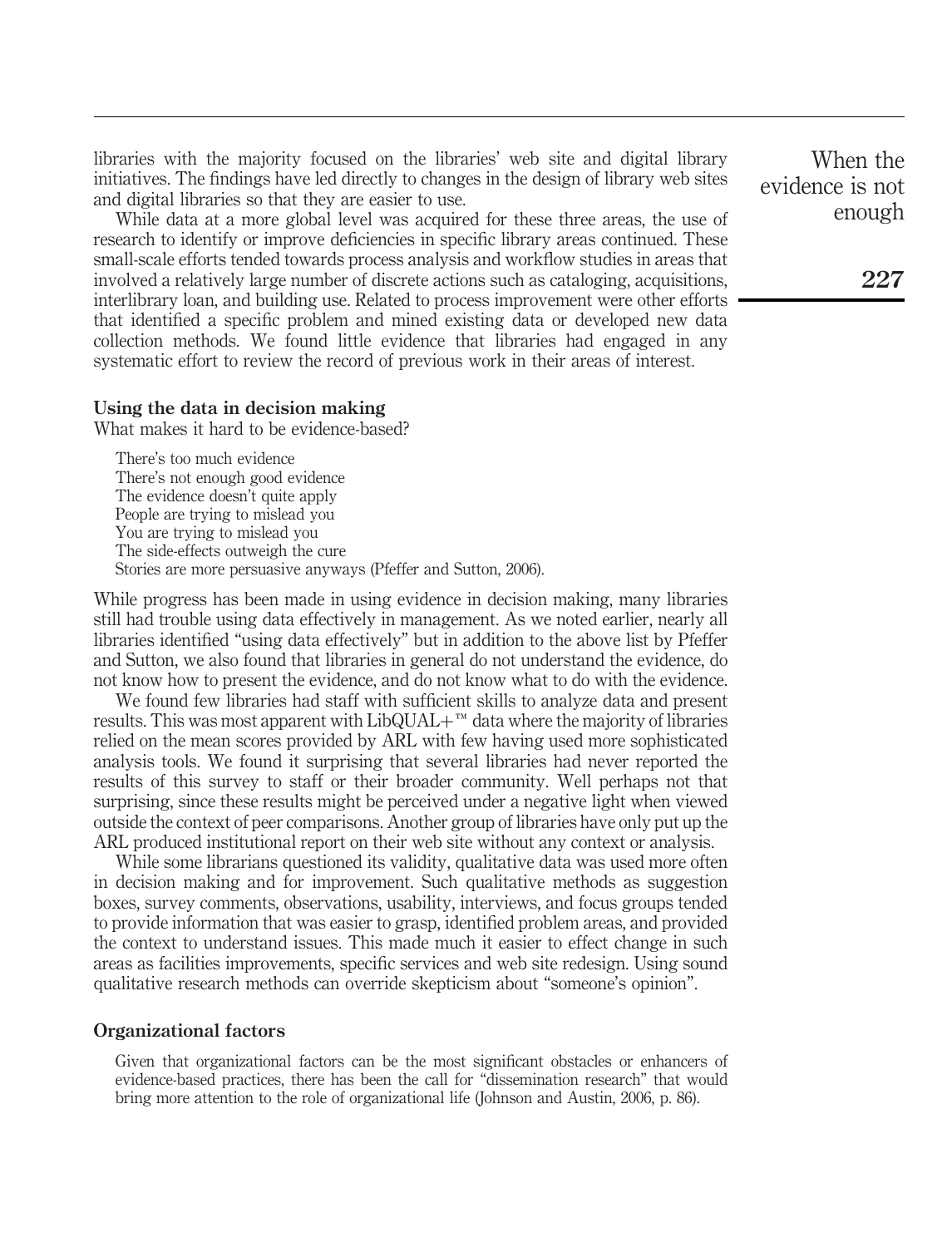We found that most of the participating libraries were not organized in a manner that could easily identify research topics, prioritize them, develop and apply an appropriate research methodology, analyze and present results, and act upon those results. There was little evidence of a "research culture" or institutional research infrastructure that encouraged and supported data-based decision making. That is not surprising for libraries in general or non-profit social service organizations. Koufougiannakis and Crumley (2006) found that obstacles to research in libraries included funding, experience, time and support, access to research. Similarly, Hodson (cited in Johnson and Austin, 2006, p. 90) noted that in social service agencies, the major barriers to implementation of evidence-based practice were:

- . lack of time to fulfil the EBP role;
- . isolation within their agencies in terms of driving EBP principles;
- . lack of resources; and
- . a lack of a sound knowledge base of relevant evidence.

In general, we found a number of library staff skeptical of quantitative or qualitative data from customers, preferring instead to rely on their own assumptions and past practices to make decisions. The lack of staff competencies in research methodology and data analysis contributed to this skepticism. Our library specific reports often noted the lack of baseline skills in these areas and recommended increasing the staff knowledge base as shown in these two separate recommendations:

While there is interest in doing good assessment, we found a need to raise the knowledge base of librarians and staff in such areas as research methodology and data analysis. Awareness and understanding of different methods is critical in taking a nuanced approach to assessment that produces results that can be used to demonstrate value and lead to improved services and programs.

As the assessment team develops expertise itself, it should see that other staff develop skills in certain techniques. The team might sponsor training sessions, taught by themselves or outside experts, in such topics as statistical procedures, statistical reliability and validity, survey construction, sampling techniques, focus groups, interviewing skills, and presentation of findings.

Where we did find research taking place there were few examples of an institutional research agenda that identified and prioritized needs and either coordinated or served as clearing-house for library-related research. More common, especially in libraries where librarians had faculty status, were individual research studies that were done primarily to support promotion and tenure decisions. We noted at one library:

The Library faculty have established an enviable record of high quality research and their efforts are well represented in noteworthy peer-reviewed publications. While library faculty should be free to pursue research areas of interest, the Library should establish opportunities and incentives to encourage convergence of faculty research abilities with areas of organizational research interest and need.

The lack of a coordinated approach to research often results in a plethora of individual research studies, an over-reliance on surveys (especially with the advent of inexpensive web surveys), and a lack of awareness of assessment activities in the library. At each library we visited we found instances of surveys conducted by members that our

PMM 9,3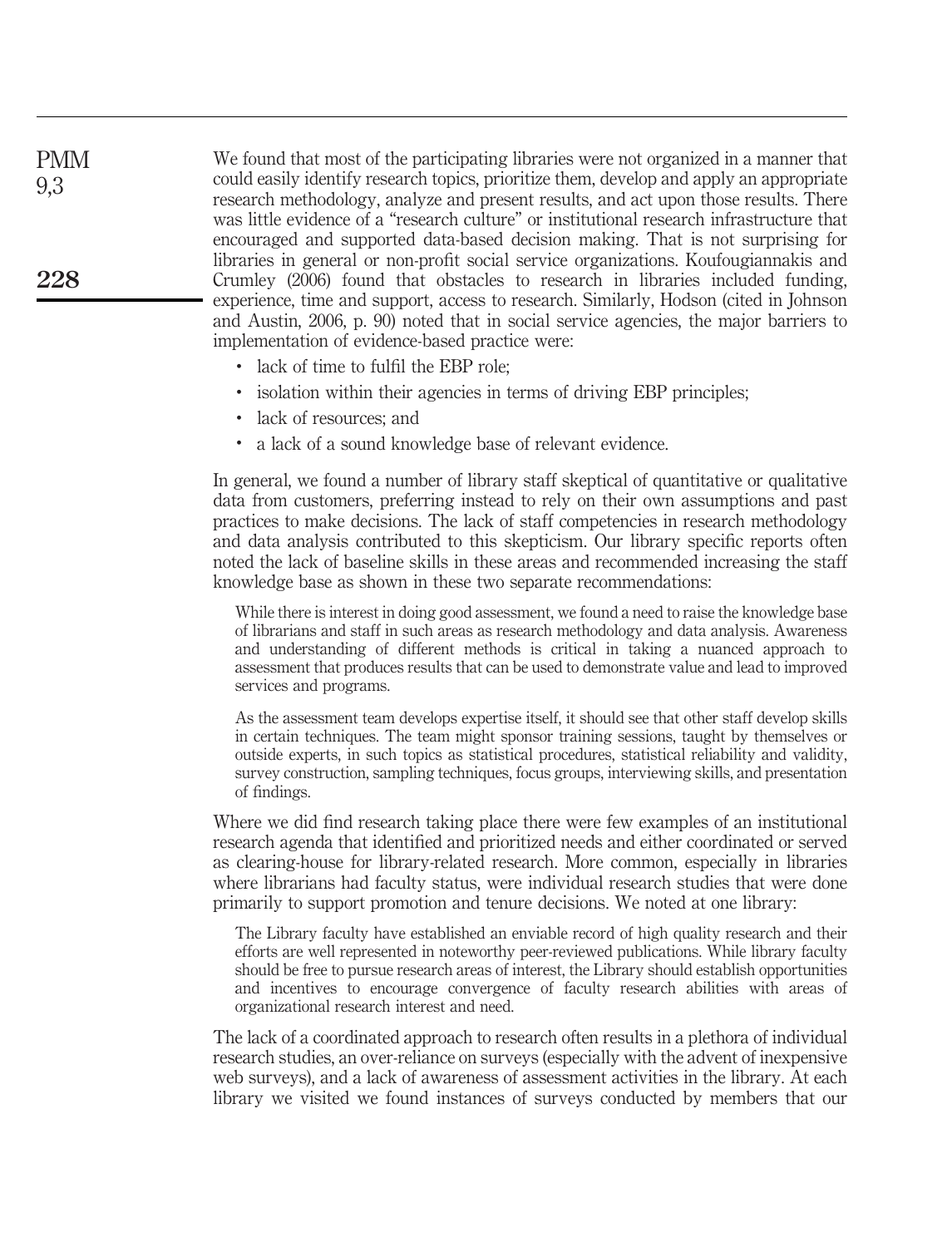contact person and library administrators were not aware of. There is also another danger to survey proliferation as we noted at one library:

The Library has encouraged library faculty and staff to gather data using web survey tools. The campus support for survey design and implementation is rather informal, and there seems to be a belief that "anyone can do a survey." We applaud the efforts to gather customer information, but we disagree with the idea that surveys are easy and without cost. It is our view that surveys can do harm, if they are not designed properly. Simply doing too many customer surveys induces survey fatigue, making customers less likely to fill out future library surveys. Any survey that goes to customers has a cost for those customers – in time and annoyance. The Library needs to recognize this fact and spare its customers from survey overload.

It is difficult for library staff to engage in rigorous social science research given the lack of training, organizational infrastructure and support, and the time available to do such work. The primary work assignments of most librarians preclude extensive research and the applied nature of library management often requires information for decision making within a short period of time. McKibbon (2006, p. 207) estimated "that it would take approximately 600 hours to complete a narrowly focused [systematic] review using a team of two to five reviewers." Few libraries can provide that amount of time. At one library we visited, the protocol was to use rigorous research methods to address specific issues or problems. When we asked how long it took from problem identification to problem resolution, the response was two years. That is too long for most libraries that operate in rapidly changing information and educational environments.

# Conclusion

Clearly, a significant management research agenda remains to be answered within an evidence-based paradigm (Booth and Brice, 2004, p. 207).

Libraries have made some progress incorporating data in decision making and services improvement, but there is much work to be done. Koufougiannakis and Crumley (2006, p. 337) noted "that there is still a need to establish a solid evidence base in our profession." While the establishment of such an evidence base may remain elusive for a practitioner group such as librarians, there are steps that can be taken to provide a library organizational infrastructure and culture that is more receptive and supportive of good data acquisition, analysis, presentation and use. While leadership direction and support combined with a customer-centered organizational culture are the foundations for effective assessment and informed decision making, other steps include:

- . establishing a formal assessment program;
- . developing and defining an institutional research agenda;
- . providing training in research methodology and assessment techniques;
- . recognizing and promoting the value of using data in decision making;
- . partnering with others knowledgeable about the research process;
- . achieving a balance between the research process and timeliness of management decisions; and
- . presenting and acting upon assessment results.

When the evidence is not enough